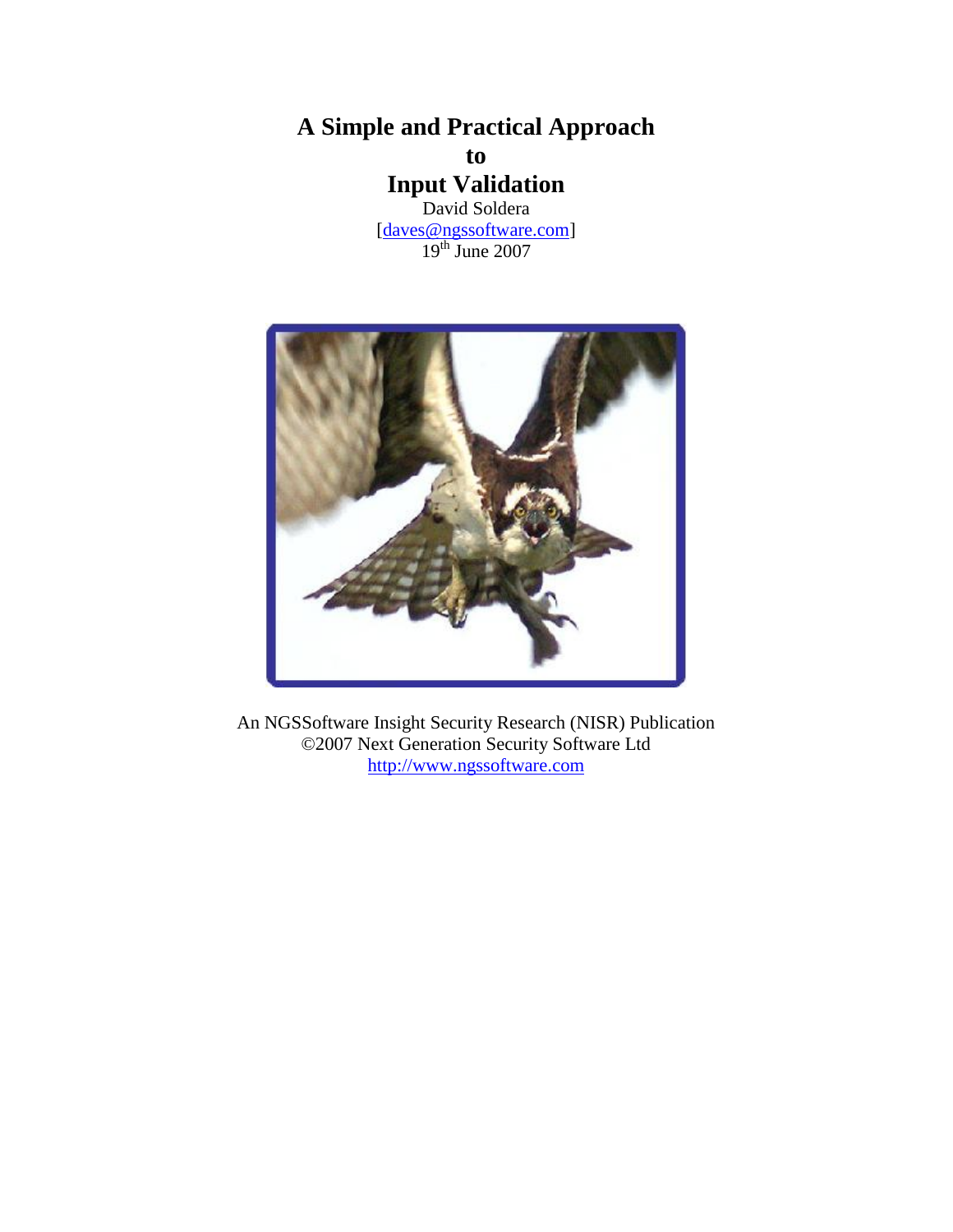# **1 Introduction**

Input validation is the process of ensuring the input into software conforms to what the internal logic of the software expects. According to NIST [\(http://nvd.nist.gov/statistics.cfm\)](http://nvd.nist.gov/statistics.cfm), in 2006 there were 4765 security vulnerabilities due to poor input validation, approximately 72% of all security vulnerabilities discovered that year. These vulnerabilities ranged from denial of service to gaining remote administrator access. Poor input validation is the leading cause of software security vulnerabilities.

Input validation, in theory, is not a difficult problem to solve; it is however a difficult problem to get developers to prioritise security (with regards to other development pressures) and put the time and effort into following good security practice when validating input. The problem is two-fold; most developers implement a degree of input validation but this is generally not sufficient, and there is a lack of knowledge about the possible security related consequences of poor input validation. It is arguable that the situation is improving but the statistics still make for grim reading.

Clearly there is a lot of education that needs to happen to highlight the dangers of poor input validation, but equally important is making input validation part of the software development lifecycle. This means introducing a process which developers can follow to implement input validation. Ideally this process should make the developers life easier and it is the purpose of this paper to offer a solution that requires less code than usual input validation, will save time, is consistent across the entire application, is programming language independent and simplifies auditing.

The simple and practical process outlined in this paper involves converting all user input into an XML representation and then validating that XML against an XML schema defining all the restrictions on the input data. The process outlined here is generic and using XML and XML schema is one possible way of implementing the process, however based on the simplicity of XML and the numerous tools and APIs available in most programming languages to handle XML, the choice is a practical one.

Some background on XML schema will be given, followed by a generic description of the how the process of input validation can be achieved. Following this the process will be described using XML and XML schema and practical examples given including existing tools available that can aid implementation. The various advantages and limitations of the process will also be discussed.

### **2 Background**

### **2.1 XML Schema**

Extensible Markup Language (XML) is a simple and flexible, textual representation of data that was designed to be easily readable by humans and used for transporting data around the Internet. Common uses of XML include web publishing, web searching, web services, documentation, databases etc. An XML Schema Definition (XSD) describes the types and structure that an XML document must conform too. XML can be validated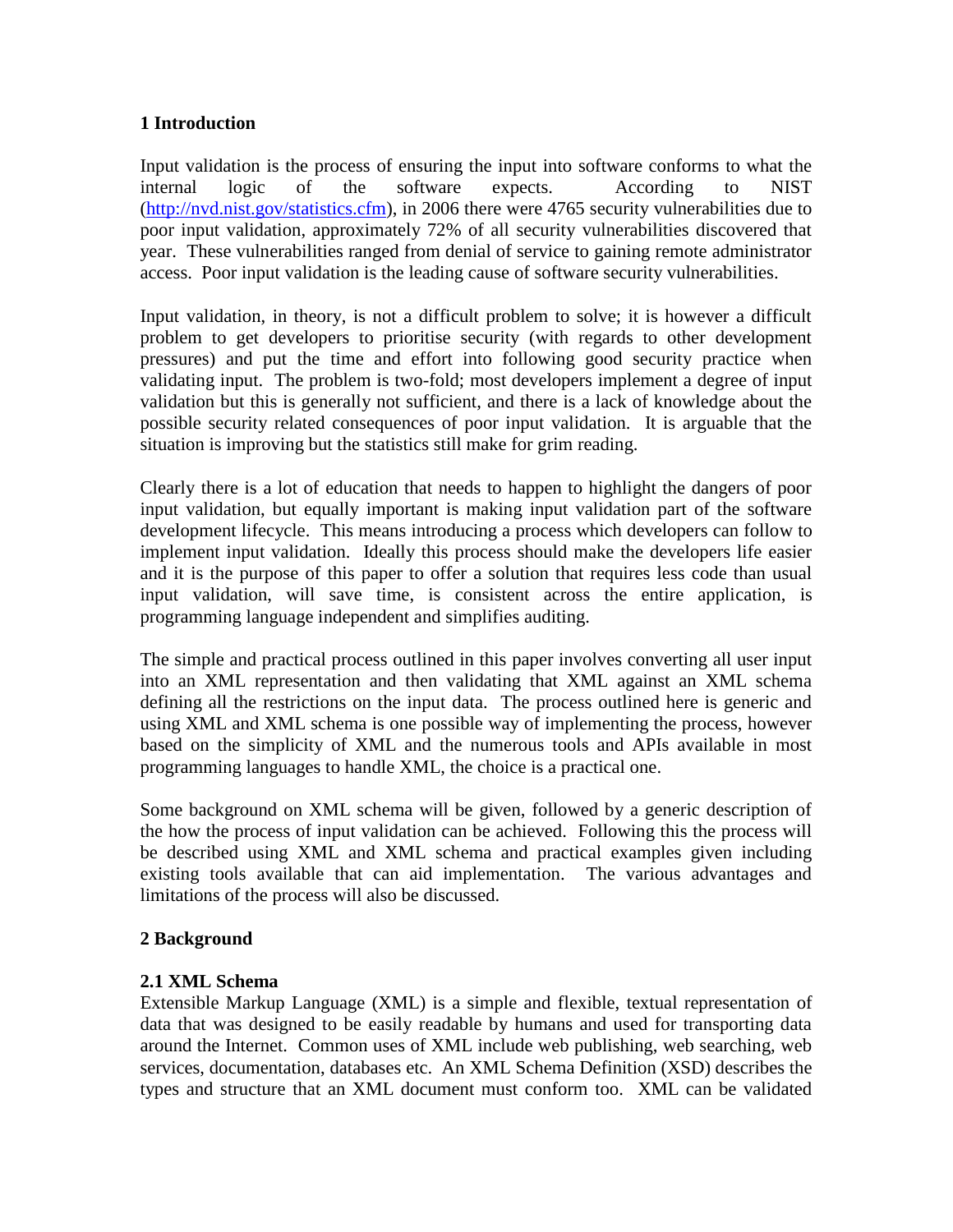against an XSD to confirm it is a valid instance of the XSD. The situation is analogous to object oriented programming where you have a class that describes an object, and an object that is an instance of that class.

An XSD is itself written in XML and conforms to the base schema definition [\(http://www.w3.org/2001/XMLSchema.xsd\)](http://www.w3.org/2001/XMLSchema.xsd) which conforms to a schema definition that is itself. This sounds confusing but the point is we don't have to rely on any other data definition languages to define the syntax of an XSD, it defines itself.

Below is an example of an XSD, which will be referred to as Author.xsd.

```
<?xml version="1.0" encoding="utf-8" ?> 
<xs:schema xmlns:xs="http://www.w3.org/2001/XMLSchema">
  <xs:element name="Author">
    <xs:complexType>
       <xs:sequence>
         <xs:element name="Name" type="xs:string"></xs:element>
       </xs:sequence>
     </xs:complexType>
   </xs:element>
</xs:schema>
```
Note the type of the name is 'xs:string', this means the type 'string' is defined in the XSD with prefix 'xs', which is defined by 'xmlns:xs=http://www.w3.org/2001/XMLSchema', and represents the base XSD. The 'xmlns' stands for XML namespace, however a discussion of namespaces is beyond the scope of this introduction.

An XML instance of Author.xsd could be:

```
<?xml version="1.0" encoding="utf-8"?>
<Author>
  <Name>David Soldera</Name>
</Author>
```
An excellent tutorial on XML schema can be found at [http://www.w3schools.com/schema/default.asp.](http://www.w3schools.com/schema/default.asp)

# **2.2 XML Schema Data Types**

There are numerous built-in data types that can be used in an XSD, however only ones with obvious analogies to typical programming data types will be presented here (somewhat grouped).

- $\triangleright$  xs:string
- $\triangleright$  xs:boolean
- $\triangleright$  xs:base64Binary, xs:hexBinary
- $\triangleright$  xs:float, xs:double
- $\triangleright$  xs:long, xs:int, xs:short, xs:byte
- $\triangleright$  xs:unsignedLong, xs:unsignedInt, xs:unsignedShort, xs:unsignedByte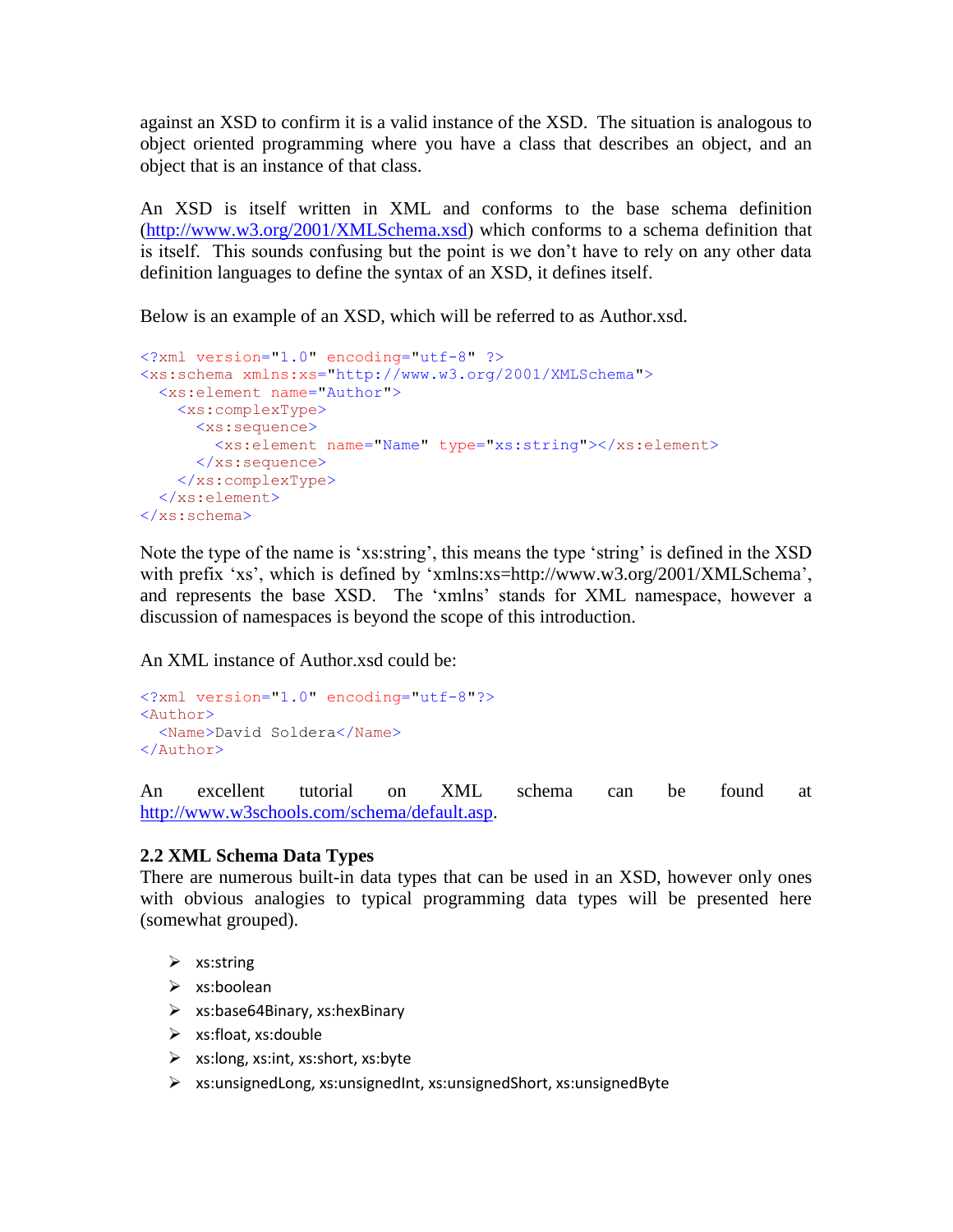All the built-in types have been prefixed by 'xs' to indicate they are defined in the XSD schema definition, [http://www.w3.org/2001/XMLSchema.xsd.](http://www.w3.org/2001/XMLSchema.xsd) The types presented here are examples of what are called 'simple types'.

# **2.3 XML Schema Structures**

XSD uses 'complex types' to create data structures to represent information. It is convenient to think of complex types as containing simple types and other complex types, and simple types as containing data. So from our previous example 'Author' is a complex type as it contains a simple type, and 'Name' is a simple type as it contains actual data.

Two common ways in which a complex type represents the structure of the data it contains is as a sequence or a choice. A sequence simply means that types listed as part of the complex type must appear in the sequence specified for that complex type.

```
<?xml version="1.0" encoding="utf-8" ?> 
<xs:schema xmlns:xs="http://www.w3.org/2001/XMLSchema">
  <xs:element name="Author">
    <xs:complexType>
      <xs:sequence>
        <xs:element name="Firstname" type="xs:string"></xs:element>
        <xs:element name="Lastname" type="xs:string"></xs:element>
      </xs:sequence>
    </xs:complexType>
  </xs:element>
</xs:schema>
```
The above XSD restricts any XML document that wishes to conform to it, to provide the name of the author by the sequence of first name and then last name.

A complex type that uses the choice structure simple means that only one of the possible types listed can be part of that complex type. For instance

```
<?xml version="1.0" encoding="utf-8" ?> 
<xs:schema xmlns:xs="http://www.w3.org/2001/XMLSchema">
  <xs:element name="Author">
    <xs:complexType>
      <xs:choice>
         <xs:element name="RealName" type="xs:string"></xs:element>
        <xs:element name="Pseudonym" type="xs:string"></xs:element>
      </xs:choice>
    </xs:complexType>
   </xs:element>
</xs:schema>
```
The above XSD restricts any XML document that wishes to conform to it, to provide either the real name or the pseudonym of the author, but not both.

The power of XSD to define complex data structures comes from the fact that complex types can contain sequences of sequences, or sequences of choices, or choices of sequences etc, to any depth. New types can also be defined and reused, and an XSD can import other XSDs. Combine this with simple types that can occur numerous times and it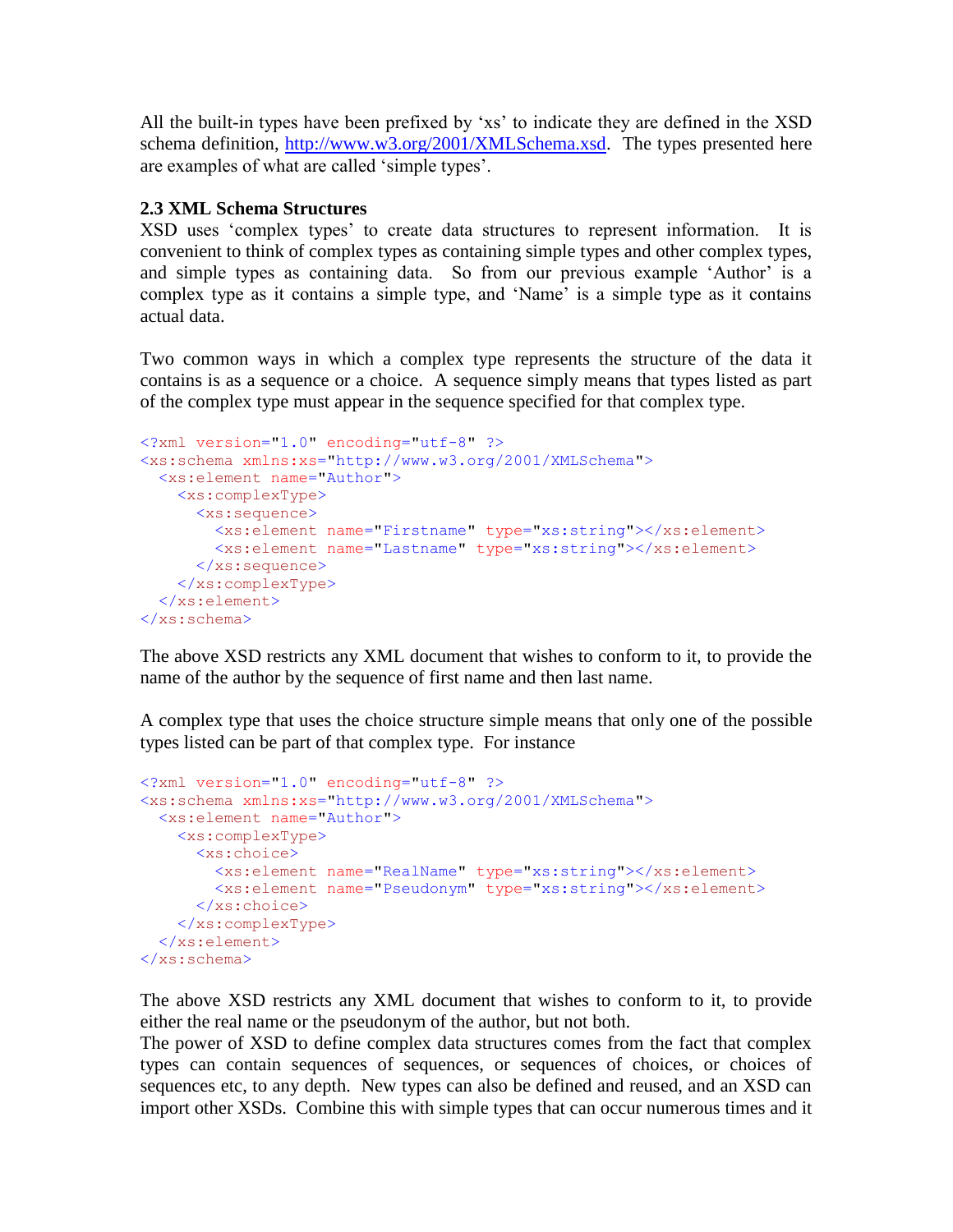is easy to see that XSD provides a very powerful mechanism for describing both simple and very complex data structures.

# **2.4 XML Schema Restrictions**

The simple types presented so far do not give us the type of granularity of restrictions that we might require in order to perform input validation. An XSD allows for simple type to be restricted in order to give this granularity, possible restrictions include:

- $\triangleright$  Minimum, maximum or specific length
- $\triangleright$  Enumerations
- $\triangleright$  Minimum or maximum, inclusive or exclusive values
- $\triangleright$  Number of digits or number of fractional digits
- $\triangleright$  Regular expression

Some restrictions only apply to some data types, for instance an xs:int can have a maximum value, but an xs:string cannot. An example of a Filename element that is restricted in length to 260 characters is given below. Note how the restriction is applied to an already existing type, in this case the xs:string type.

```
<xs:element name="Filename">
  <xs:simpleType>
    <xs:restriction base="xs:string">
      <xs:maxLength value="260" />
    </xs:restriction>
  </xs:simpleType>
</xs:element>
```
# **3 Using XML Schema for Input Validation**

We have seen how an XSD can be used to describe complex data types and enable fine grain control over the data that can appear in a conforming XML document. Now we describe the process by which we can leverage this validation to virtually any situation where we need to perform input validation.

# **3.1 The Process of Input Validation**

The steps required to achieve a consistent input validation can be informally generalised as follows: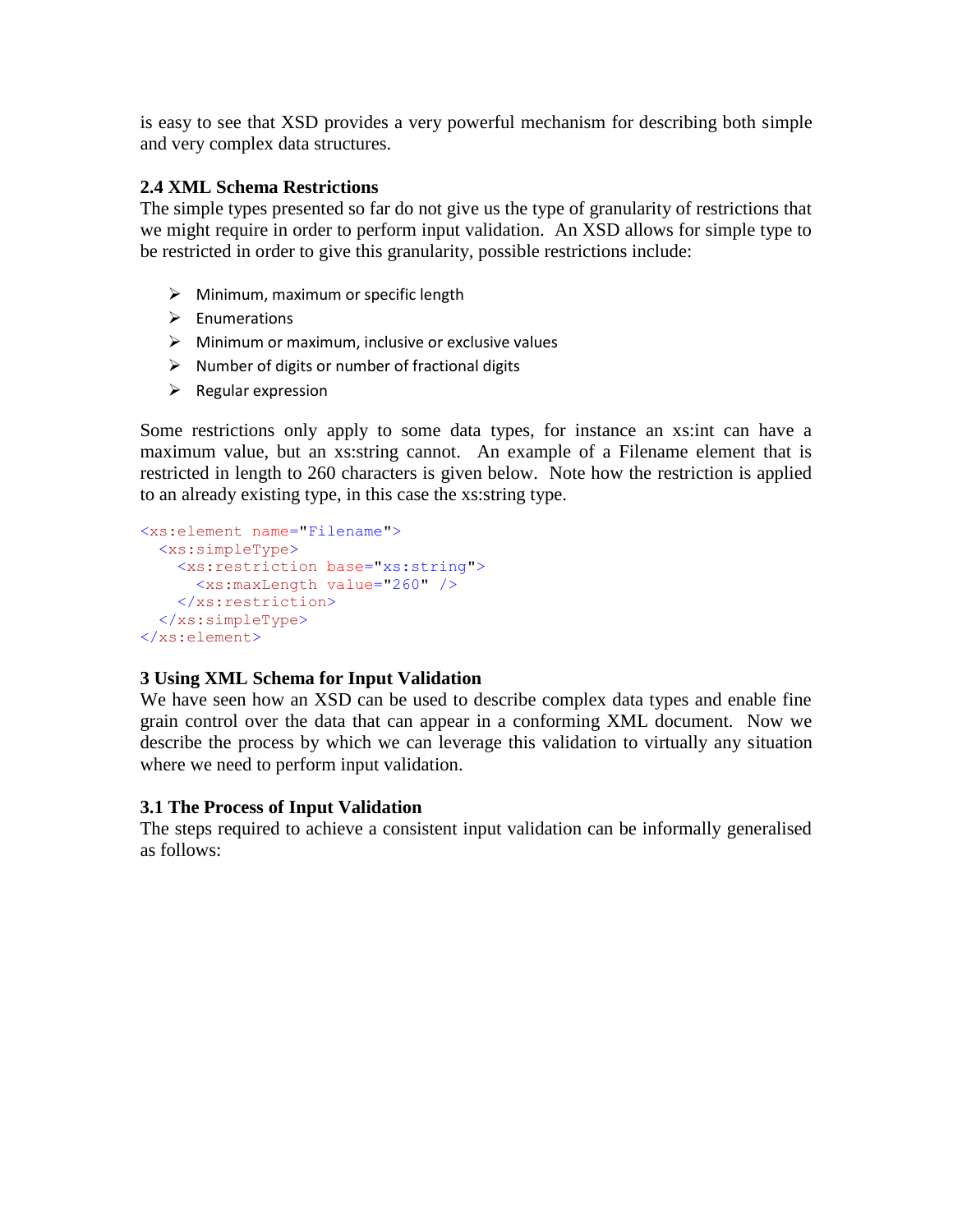

This generalised form of a consistent input validation process is being presented to highlight that it is generic in nature and there are numerous ways in which it can be achieved.

# **3.2 The Process of Input Validation using XML Schema**

Based on the tools available, the widespread programmatic support and the ease of use and understanding, it seems appropriate to use XML Schema to implement a consistent input validation process. An overview of the process is as follows:

• Create an XSD description of all input data, using complex types to define data structures and using simple types to restrict specific parts of the data as necessary Setup

. Read input data into software data structures. Ideally, it should be possible to create class definitions from the XSD, and read the data into objects of those class types

- Serialise the objects into an XML representation
- . Validate the XML against the XSD

 $\mathbf{1}$ 

 $\overline{2}$ 

 $\overline{3}$ 

 $\overline{4}$ 

. De-serialise the XML back into the software data structure

The last step in this process is perhaps optional, as if the XML passes validation, then there seems little point in transforming it back into the software data structure, as we already have the data in that format from step 1. However, it is conceivable that the process of transforming the data into XML may change the data slightly, but this is dependent on the implementation of the XML serialisation that is being used. For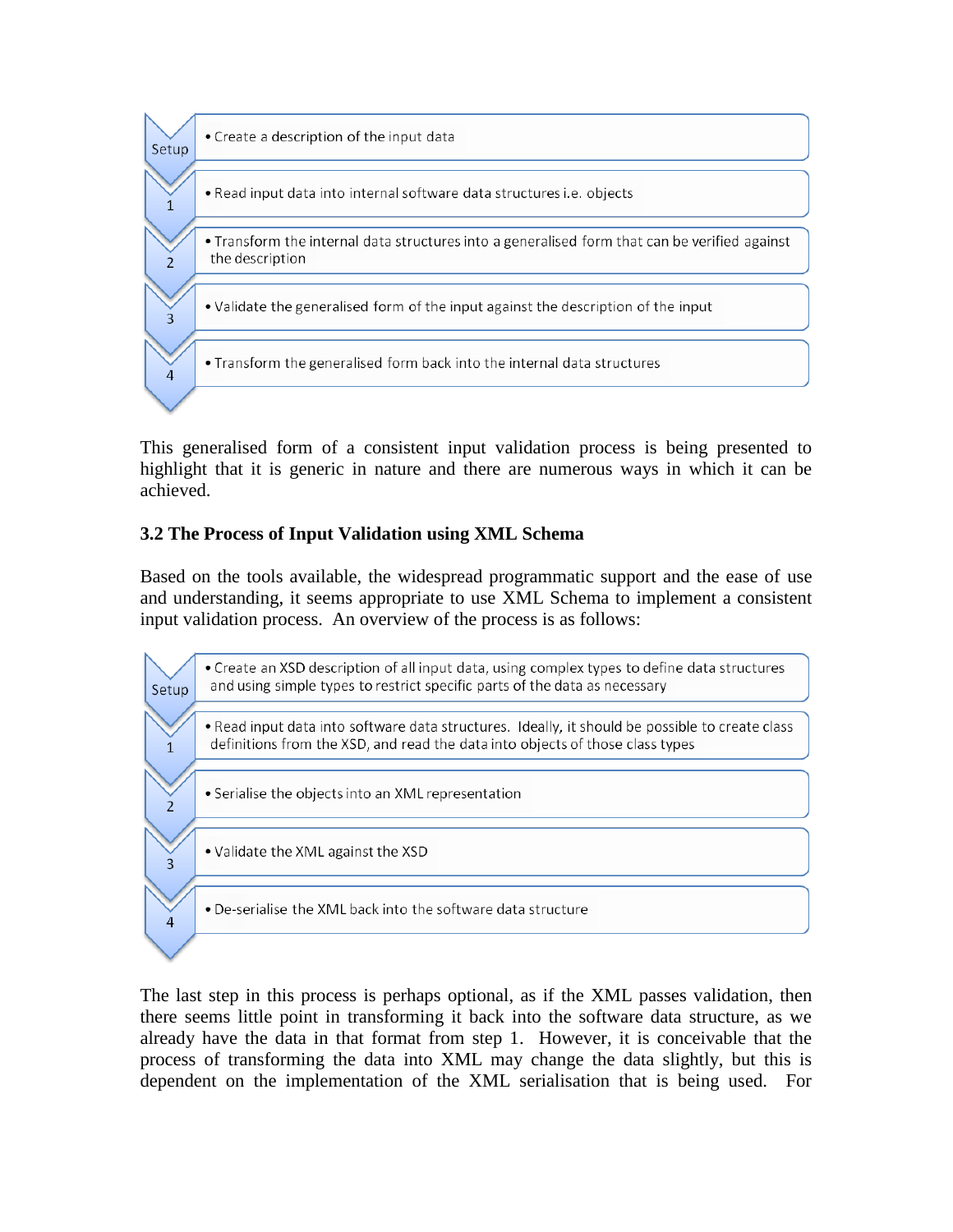consistency's sake it is probably best perform the last step as it ensures the data being used is the data that was validated.

We have already talked about the basics of an XSD and there are numerous tutorials available on how to create one. The following sections will go into some detail about the other steps in this process.

# **3.3 Internal data representation**

The internal representation of the input data is completely arbitrary, and is up to the programmer. They can decide exactly what structures or object hierarchy to use that best describes the data. What is required is the ability to transform that representation into an XML representation, and what will be suggested here is what the author believes to be the most convenient solution.

Ideally we would like to leverage the convenience of any programming language features that enable us to easily convert an object into an XML representation. By way of example, two programming languages have such features, Microsoft .NET and Java. Both provide a tool that takes as input an XSD and outputs class definitions corresponding to that XSD, but more importantly the class definitions are defined in such a way that are already setup to be serialised or de-serialised (marshalled and unmarshalled in Java) to XML.

## **3.3.1 Creating classes from an XSD in Java**

Sun has made available a special Java package to deal with binding to XML called the Java Architecture for XML Binding (JAXB) and is available at [https://jaxb.dev.java.net/.](https://jaxb.dev.java.net/) Included as part of that package is a tool called xjc, which can take as a parameter an XSD file and create Java class files that correspond to the XSD and can easily be marshaled and un-marshaled to XML.

An example output of xjc can be seen in the Appendix in section [0,](#page-11-0) where the input was Author.xsd. The command line that was run was simply

xjc.bat Author.xsd

### **3.3.2 Creating classes from an XSD in .NET**

Microsoft has made available a tool as part of the .NET Framework SDK called the XML Schema Definition Tool (xsd.exe). xsd.exe can take as a parameter an XSD file and create C# (or (managed) C++, VB, Visual J# or JScript) class files that correspond to the XSD and can be easily serialised or de-serialised to XML.

An example output of xsd.exe can be seen in the Appendix in section [9.2,](#page-14-0) where the input was Author.xsd. The command line that was run was simply

xsd.exe Author.xsd /classes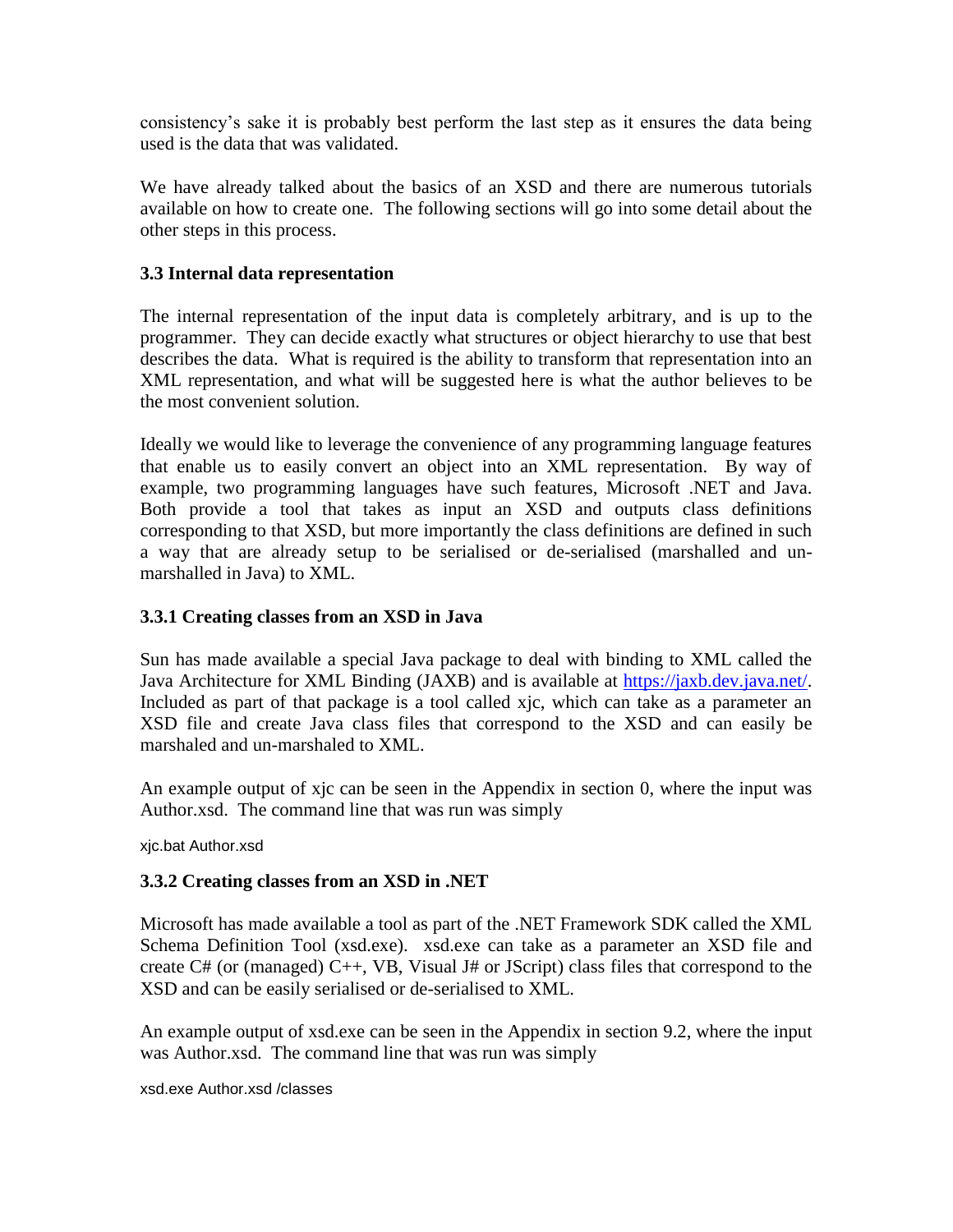### **3.4 XML Serialisation**

It is beyond the scope of this paper to discuss the various APIs available in the various programming languages that are capable of XML serialisation. It suffices to say that a quick search on the internet reveals XML serialisers for languages such as  $C_{++}$ , Python, Delphi, JavaScript, Ruby, Perl, PHP and of course C# and Java. The authors preferred solution is to use the method of automatic class creation as outlined in the previous section, thus bypassing the need to be familiar with the intricacies of a particular languages XML serialisation APIs.

# **3.5 Validating the XML**

Once the input data has been transformed into XML it can then be validated against the XSD to determine if the data should continue to be processed by the application. Again, a description of the various APIs available in the various programming languages that are capable of doing this is beyond the scope of this paper. Instead we shall briefly concern ourselves with what the appropriate process is should the validation fail.

Obviously should validation fail the data should not be processed any further by the application and some sort of error information should be generated. It is often necessary to be able return meaningful error text describing the nature of the problem that caused the input data to fail validation, one way that this might be achieved is by adding an attribute to each element in the XSD that corresponds to error text (or an index into an error text resource file) should that element fail validation, in this way the error text could be retrieved, and be passed back to the user, or logged, or whatever is appropriate for the application.

### **4 Other considerations**

Using this process of input validation elevates the importance of the XSD as it is responsible for defining the validity of all the input. From a malicious user's perspective it then becomes a target for modification in order to provide malicious data to the application. This scenario is essentially a local user running a local application so they have complete control anyway, but it would be prudent to make it as least as difficult as what is currently required, which is modifying the application binary. To that end it is sensible to embed the XSD as a resource inside the application binary and sign the XSD itself, with the signature being validated on application start-up. As an extra layer of security the XSD could also be encrypted to deter malicious users from examining it for overly relaxed validation criteria.

It may also be prudent to add versioning information to the XSD as part of the process. Although normal source control is enough for versioning for historic reasons, depending on if the XSD is in a stand-alone file or not, it is very important from a security point of view that an old version of the XSD could not be used to replace a more current version.

This process is not an alternative to traditional software testing, but should be used in conjunction with, and indeed should compliment, such testing. Having the input to the application well defined in XSD files should aid in more focused testing, and indeed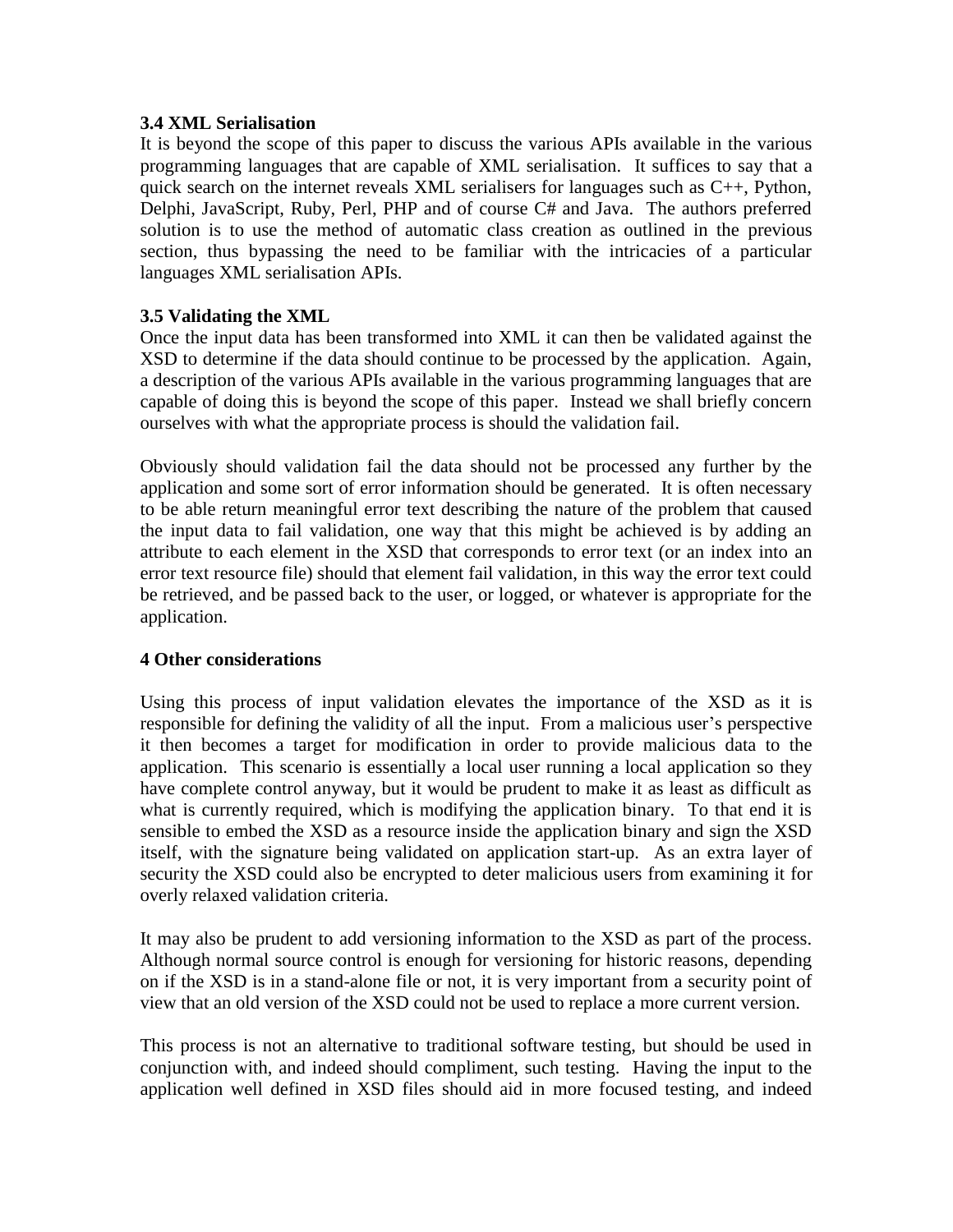there exist software testing tools that take a specification of input in XSD e.g. [www.fuzzware.net.](http://www.fuzzware.net/)

## **5 Advantages**

To understand the advantages this solution offers we must understand how current solutions attempt to solve the problem of input validation. At best there are clearly specified guidelines on how input validation should be achieved and possible common libraries to perform some of the validation. However, in the author's experience, after reviewing and being involved in numerous development projects, this kind of organised approach is very rare. More typically it is up to each developer to write their own input validation code which naturally leads to a spectrum of success, but more importantly most tend to focus their efforts on functionality and do not have the required security background to appreciate the importance of input validation.

This solution offers a simple and consistent process of input validation that actually means a developer needs to write less code. Using an XSD for input validation is simple because the XSD is written in XML which lends itself to be read easily, at least more so than auditing someone else's code. Having an easy to read syntax for describing input validation means it's easy to write and it can be reused, this should encourage developers to use more rigorous definitions for input validation as it takes less effort to implement. Just having the process itself forces developers to focus on input validation as a separate entity in the software design.

The process is consistent, it can be used everywhere in the code where input validation needs to occur and because it is programming language independent developers or testers needn't be fluent in that language to audit their own or someone else's XSD. Once a framework is established for validating input there is very little overhead if more input needs to be added or input restrictions changed and less code means less bugs and more time can be spent on areas of the code that the developer actually wants to work on.

Having a process in place is crucial. Since there is inevitable a range of abilities in any development team, a simple process for input validation means developers don't have to concern themselves with how to do input validation, there is set process they can follow that is easier than writing their own code to do it. Thus input validation can be achieved throughout the software to a consistent standard regardless of variations in ability.

The set of restrictions available via the XSD is finite, practical and simple. This means a developer defining restrictions is able to assess the relevance of all the possible restrictions. Having the set of available restrictions to hand means restrictions are like a checklist and it is less likely that a restriction will be missed. For instance a common mistake in length checking is checking against the upper bound but not the implicit lower bound of 0, however if the developer has a list of possible restrictions to work from they are less likely to miss a restriction. Being able to easily see the sort of restrictions that other developers use (since all restrictions are in a common XSD format as opposed to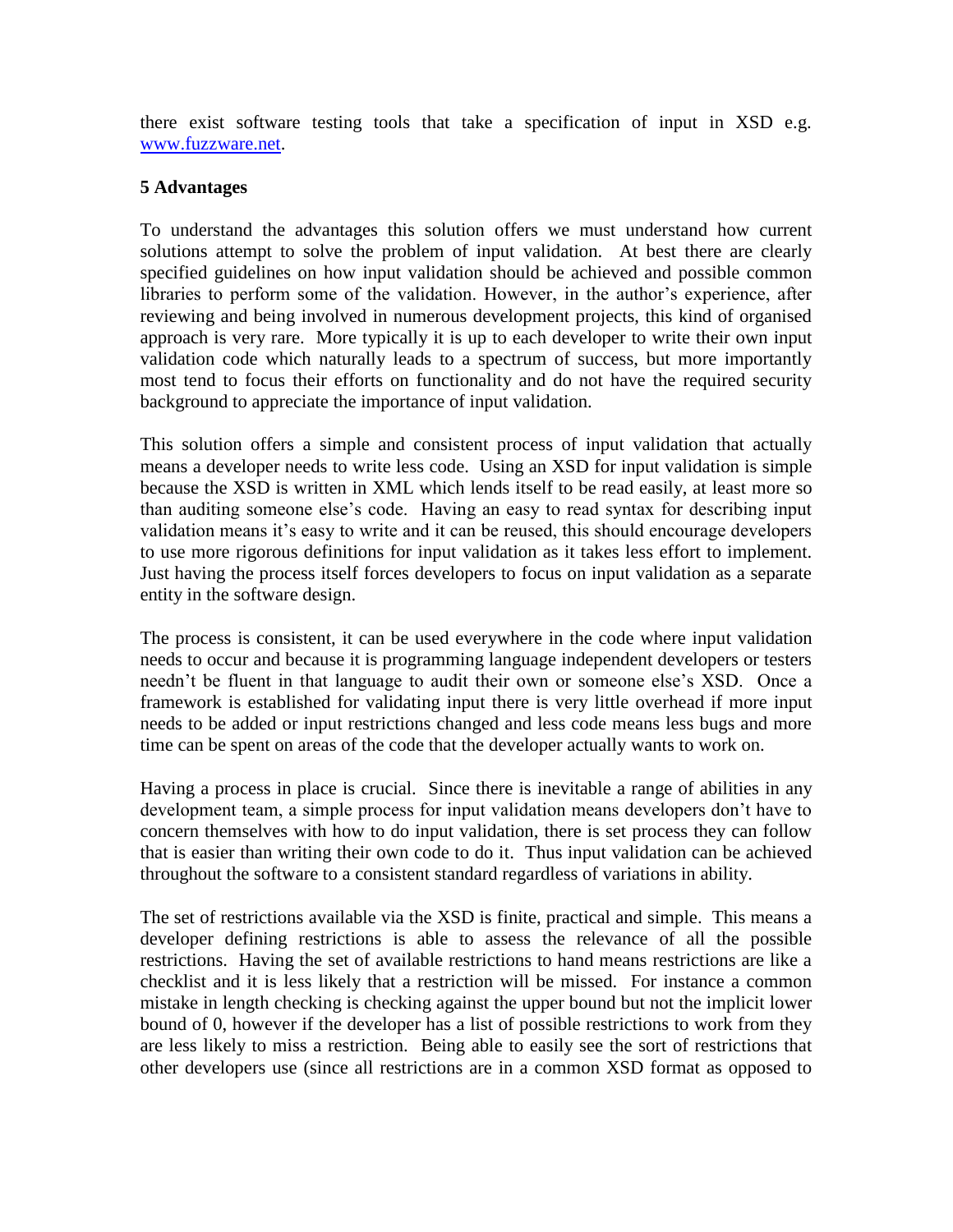buried in code) means a developer can gain insight and knowledge into better input validation.

Different internationalisations of the software can have different XSDs. For instance the date format varies from one country to another and there is a significant code overhead in handling the possible formats. The character alphabet varies from language to language and so a regular expression in an XSD could be updated to include/exclude language specific characters. If a different XSD is used per internationalised version then there is very little overhead in supporting new versions.

## **6 Limitations**

It should be stressed that the type of input validation offered by this solution is only in regards to data type restrictions, and possibly some structure validation. There may still be significant application or business logic that needs to be applied to the data before it should be stored or processed further. Logic restrictions are by their nature application dependent and so generally require customised validation. For example, XSD can validate the format of an account or ID number, but not that the account or ID number actually exists in the system.

Using an XSD for input validation means there is an exact description of what is being verified, and this description is likely to be available to a malicious user. If there were an error in the XSD where an input was not being properly validated it would be potentially easier for an attacker to determine this. This is akin to the security arguments around open-source software; in this sense the XSD represents a sort of open-source input validation.

Having a single process for input validation creates a single point of failure, and any errors in the XML/XSD parsing and validation libraries could lead to security issues in the application relying on them. Arguably, whenever third-party code is used there is an acceptance of this risk.

The process of serialising to XML, validating against a schema and de-serialising is unlikely to be particularly efficient. There is always a balance when it comes to efficiency, the benefits of security and ease of design must be weighed against performance, however the final decision depends on the needs of the product.

### **7 Conclusions**

Poor input validation is the leading cause of software security vulnerabilities. This is arguably due to a lack of education and prioritisation given to developers with regards to the security consequences.

More can be done to rectify this problem than education alone, developments teams can implement a consistent approach to input validation that can be used across an entire application. Implementing a process for input validation will only be successful if it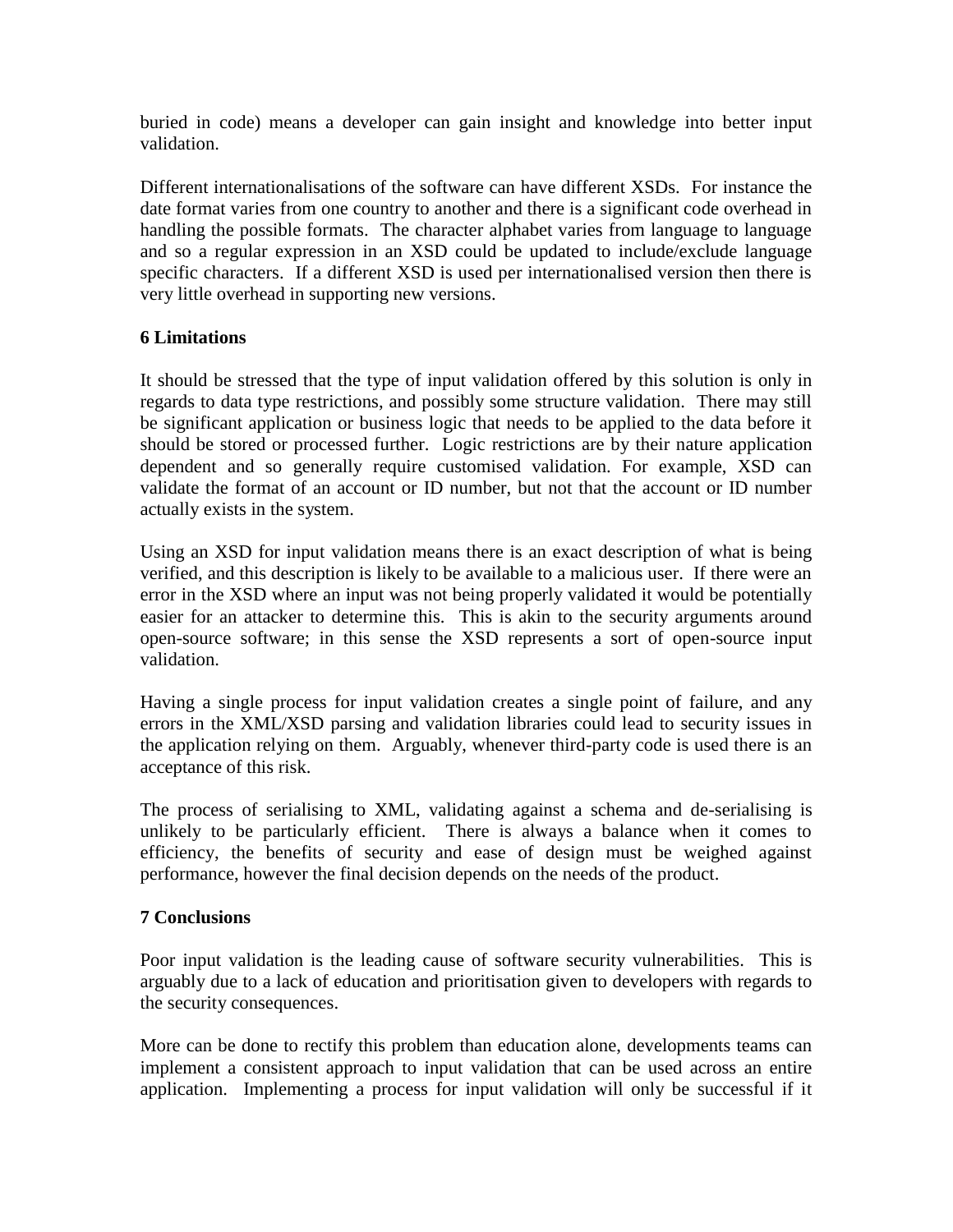makes a developer's job easier, and it has been the aim of this paper to introduce a process that requires less code than usual input validation, will save time, is consistent across the entire application, is programming language independent and simplifies auditing.

# **8 References**

- i. <http://nvd.nist.gov/statistics.cfm> National Vulnerability Database CVE statistics
- ii. <http://www.w3.org/XML/> The XML working group
- iii. <http://www.w3.org/TR/xml11> The XML specification
- iv. <http://www.w3.org/TR/xmlschema-0/> The XML Schema specification, part one
- v. <http://www.w3.org/TR/xmlschema-1/> The XML Schema specification, part two
- vi. <http://www.w3.org/TR/xmlschema-2/> The XML Schema specification, part three
- vii. <http://www.w3.org/2001/XMLSchema.xsd> The XML Schema schema definition file
- viii. <http://www.w3schools.com/schema/default.asp> An excellent tutorial on XML Schema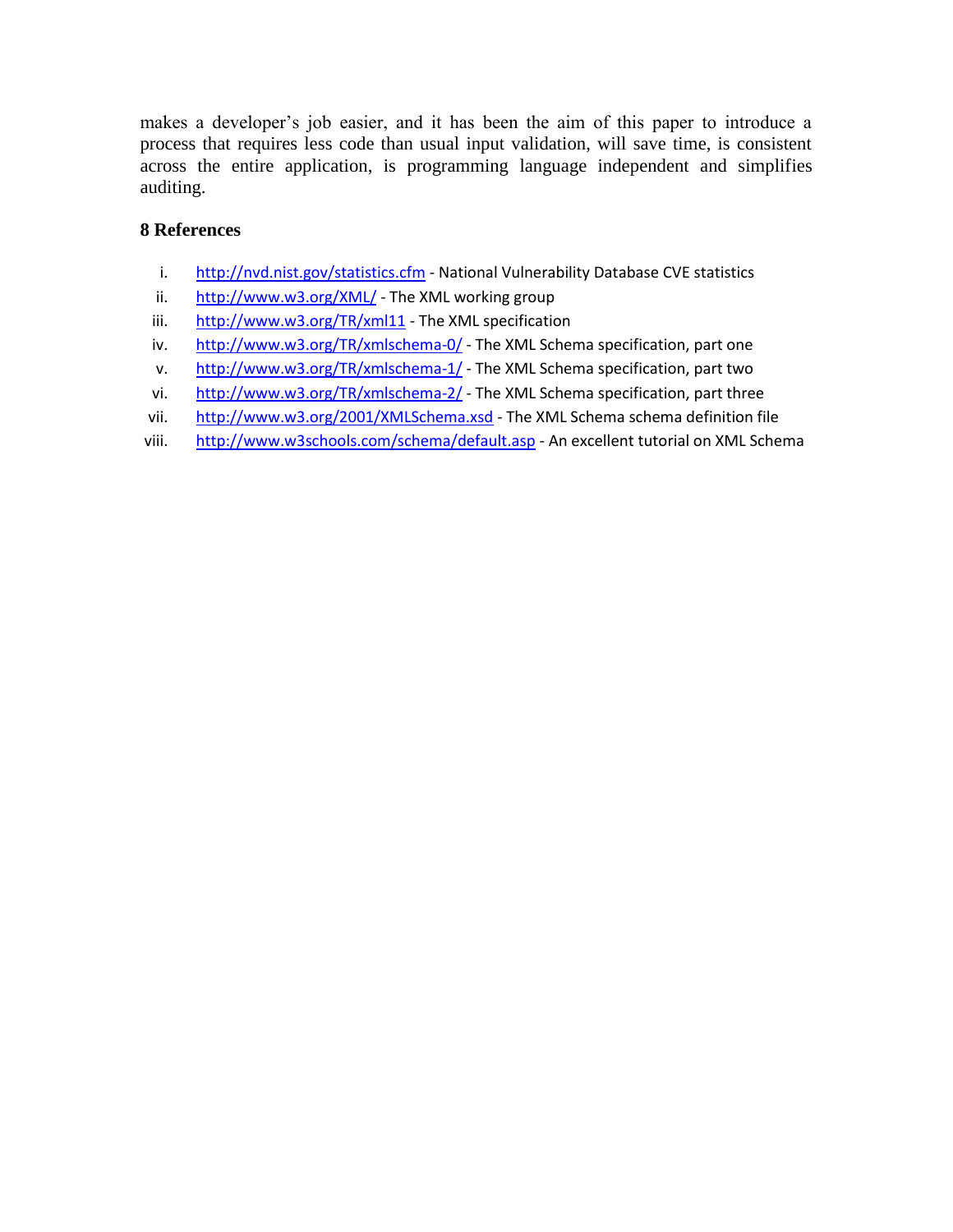#### <span id="page-11-0"></span>**9 Appendix**

#### **9.1 Output of Java's xjc.bat on Author.xsd**

```
9.1.1 com\ngssoftware\Author\package-info.java
//
// This file was generated by the JavaTM Architecture for XML 
Binding(JAXB) Reference Implementation, v2.1.2-b01-fcs 
// See <a 
href="http://java.sun.com/xml/jaxb">http://java.sun.com/xml/jaxb</a>
// Any modifications to this file will be lost upon recompilation of 
the source schema. 
//
```

```
@javax.xml.bind.annotation.XmlSchema(namespace = 
"http://www.ngssoftware.com/Author")
package com.ngssoftware.author;
```
#### **9.1.2 com\ngssoftware\Author\ObjectFactory.java**

```
//
// This file was generated by the JavaTM Architecture for XML 
Binding(JAXB) Reference Implementation, v2.1.2-b01-fcs 
// See <a 
href="http://java.sun.com/xml/jaxb">http://java.sun.com/xml/jaxb</a> 
// Any modifications to this file will be lost upon recompilation of 
the source schema. 
//
```
package com.ngssoftware.author;

import javax.xml.bind.annotation.XmlRegistry;

/\*\*

```
* This object contains factory methods for each 
 * Java content interface and Java element interface 
 * generated in the com.ngssoftware.author package. 
 * <p>An ObjectFactory allows you to programatically 
 * construct new instances of the Java representation 
 * for XML content. The Java representation of XML 
 * content can consist of schema derived interfaces 
 * and classes representing the binding of schema 
 * type definitions, element declarations and model 
 * groups. Factory methods for each of these are 
 * provided in this class.
 * 
 */
@XmlRegistry
public class ObjectFactory {
```

$$
/ * *
$$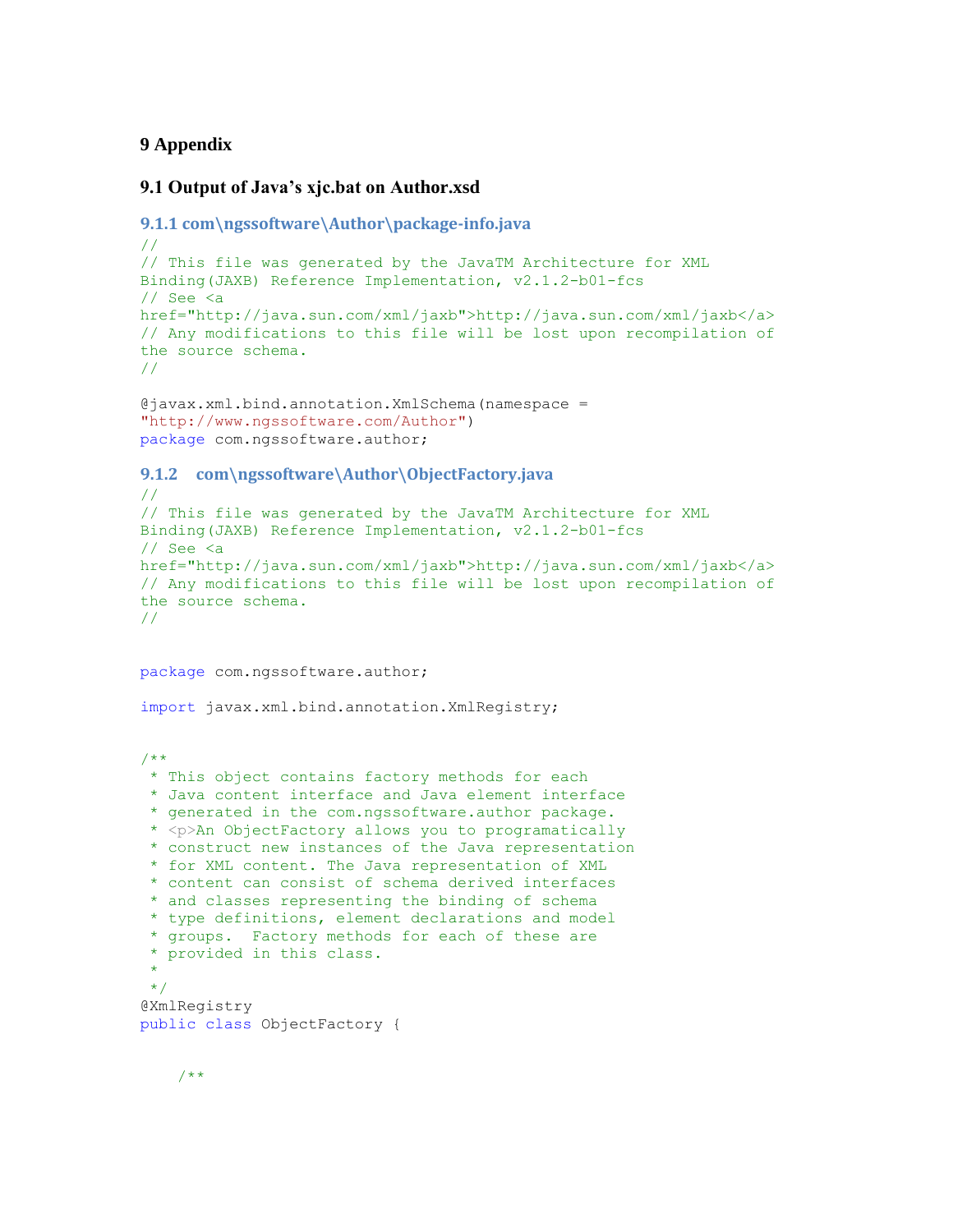```
 * Create a new ObjectFactory that can be used to create new 
instances of schema derived classes for package: com.ngssoftware.author
\qquad \qquad \star */
     public ObjectFactory() {
     }
     /**
      * Create an instance of {@link Author }
\qquad \qquad \star */
     public Author createAuthor() {
        return new Author();
     }
}
9.1.3 com\ngssoftware\Author\Author.java
//
// This file was generated by the JavaTM Architecture for XML 
Binding(JAXB) Reference Implementation, v2.1.2-b01-fcs 
// See <a 
href="http://java.sun.com/xml/jaxb">http://java.sun.com/xml/jaxb</a> 
// Any modifications to this file will be lost upon recompilation of 
the source schema. 
//
package com.ngssoftware.author;
import javax.xml.bind.annotation.XmlAccessType;
import javax.xml.bind.annotation.XmlAccessorType;
import javax.xml.bind.annotation.XmlElement;
import javax.xml.bind.annotation.XmlRootElement;
import javax.xml.bind.annotation.XmlType;
/**
 * <p>Java class for anonymous complex type.
 * 
 * <p>The following schema fragment specifies the expected content 
contained within this class.
 * 
 * <pre>
 * < complexType>
   < complexContent>
     < restriction
base="{http://www.w3.org/2001/XMLSchema}anyType">
   <: sequence>
 * < alt; element name="Name"
type="{http://www.w3.org/2001/XMLSchema}string"/>
           < element name="Filename">
             <; simpleType>
               < restriction
base="{http://www.w3.org/2001/XMLSchema}string">
                 <it; maxLength value="260"/>
               </restriction>
```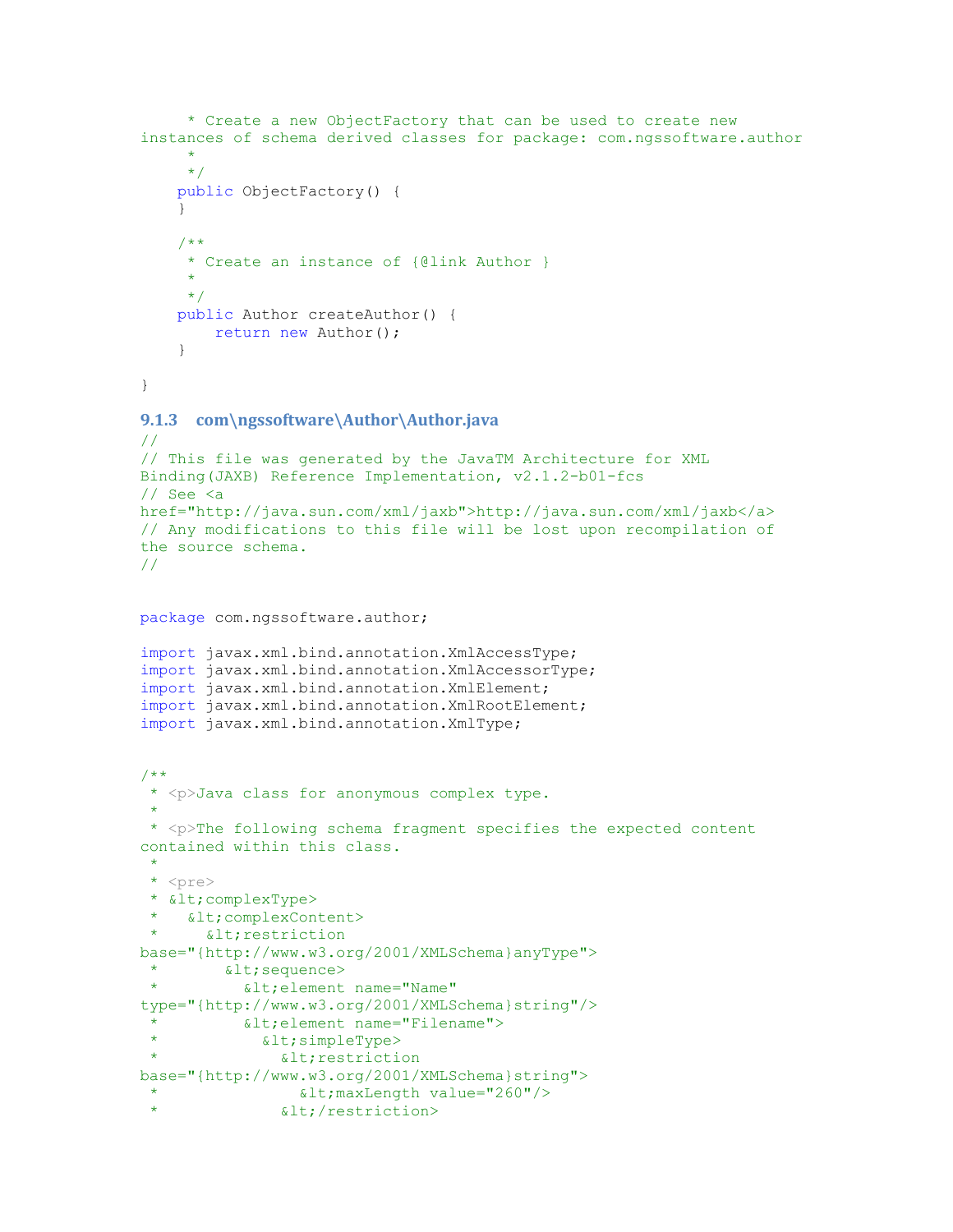```
* < < < < < < < < < < < < < < < < < < < < < < < < < < < < < < < < < < < < </element>
 * < < / sequence>
 * <1 (restriction)
* </complexContent>
* </complexType>
 \star </pre>
 * 
 * 
 */
@XmlAccessorType(XmlAccessType.FIELD)
\texttt{QXMLType}(name = "", propOrder = {
     "name",
     "filename"
})
@XmlRootElement(name = "Author")
public class Author {
    QXm1Element(name = "Name", required = true) protected String name;
     @XmlElement(name = "Filename", required = true)
     protected String filename;
     /**
     * Gets the value of the name property.
     \star * @return
      * possible object is
      * {@link String }
\qquad \qquad \star */
     public String getName() {
        return name;
     }
     /**
     * Sets the value of the name property.
\star * @param value
      * allowed object is
      * {@link String }
     \star */
     public void setName(String value) {
        this.name = value;
     }
     /**
      * Gets the value of the filename property.
\qquad \qquad \star * @return
        possible object is
      * {@link String }
     \star */
     public String getFilename() {
        return filename;
```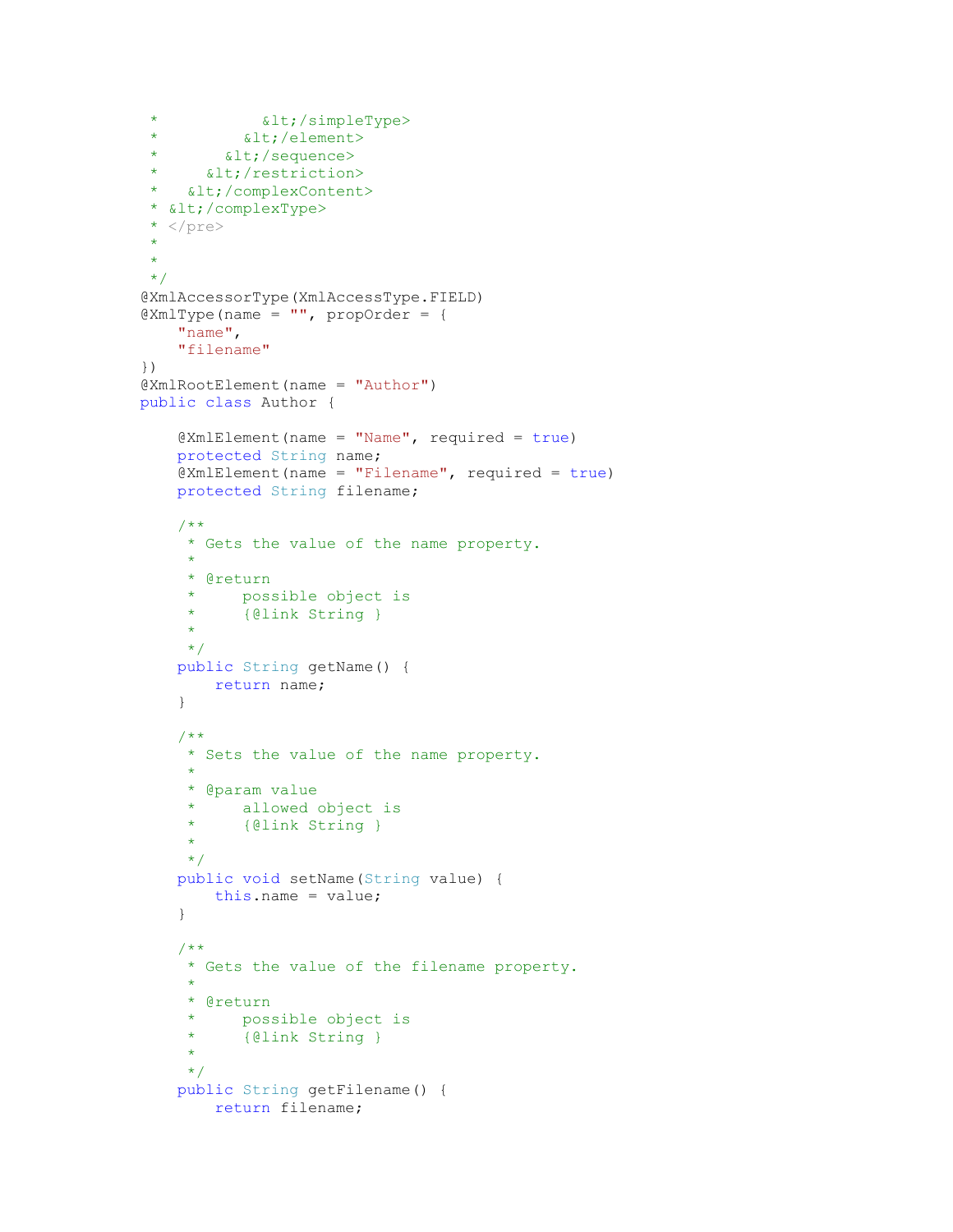```
 }
     /**
      * Sets the value of the filename property.
\qquad \qquad \star * @param value
          allowed object is
      * {@link String }
\qquad \qquad \star */
     public void setFilename(String value) {
        this.filename = value;
     }
```
<span id="page-14-0"></span>}

#### **9.2 Output of .NET's xsd.exe on Author.xsd**

```
9.2.2 Author.cs
//---------------------------------------------------------------------
---------
// <auto-generated>
// This code was generated by a tool.
// Runtime Version:2.0.50727.42
//
// Changes to this file may cause incorrect behavior and will be 
lost if
// the code is regenerated.
// </auto-generated>
//---------------------------------------------------------------------
---------
using System.Xml.Serialization;
// 
// This source code was auto-generated by xsd, Version=2.0.50727.42.
// 
/// <remarks/>
[System.CodeDom.Compiler.GeneratedCodeAttribute("xsd", "2.0.50727.42")]
[System.SerializableAttribute()]
[System.Diagnostics.DebuggerStepThroughAttribute()]
[System.ComponentModel.DesignerCategoryAttribute("code")]
[System.Xml.Serialization.XmlTypeAttribute(AnonymousType=true)]
[System.Xml.Serialization.XmlRootAttribute(Namespace="http://www.ngssof
tware.com/Author", IsNullable=false)]
public partial class Author {
     private string nameField;
     private string filenameField;
     /// <remarks/>
```